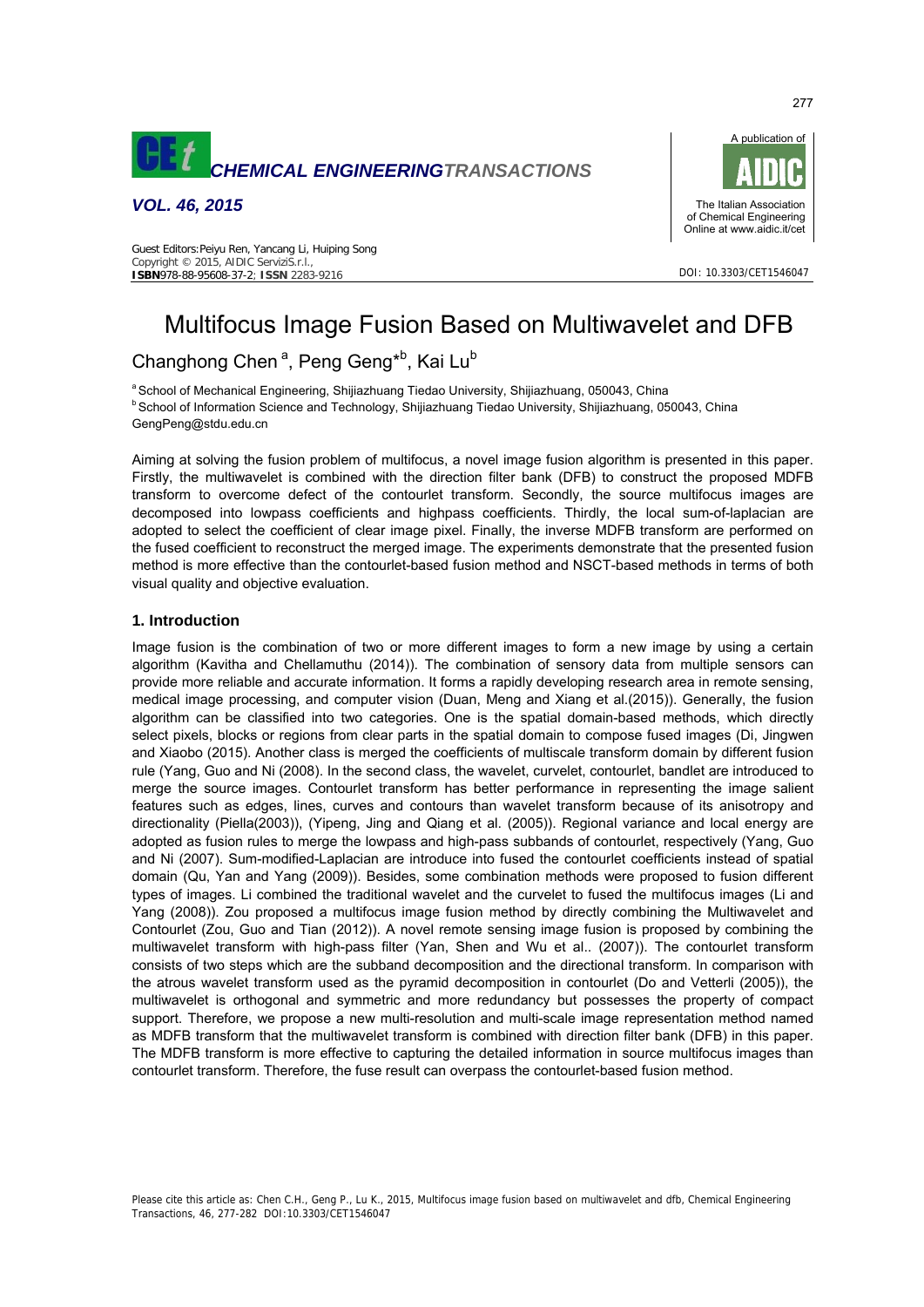#### **2. MDFB transform**

#### **2.1 Multiwavelet**

Donovan applies the fractal interpolation approach to reconstruct the Geronimo, Hardin and Massopust (GHM) multiwavelet (Zhang, ZhiJun and Shengqian et al. (2009)) which support basis is in [0 2] [16]. Multiwavelet is orthogonal, symmetric, high approximation and good regularity. Both the multiwavelet and the scalar wavelet are based on multiscale geometry analysis theory. Multiwavelet is composed of the scale function  $\Phi(t) = [\phi_1(t), \phi_2(t), ..., \phi_r(t)]^T$  and the wavelet function  $\Psi(t) = [\psi_1(t), \psi_2(t), ..., \psi_r(t)]^T$  after translation and expansion. The multiwavelet two-scale equations verified the following:

$$
\Phi(t) = \sqrt{2} \sum_{k=0}^{L} H_k \Phi(2t - k) \quad k \in \mathbb{Z}
$$
\n
$$
\Psi(t) = \sqrt{2} \sum_{k=0}^{L} G_k \Psi(2t - k) \quad k \in \mathbb{Z}
$$
\n(2)

Where *l* is the number of scaling coefficients and  $H_k$  and  $G_k$  are the lowpass and highpass matrix filter for each translation distance *k* , respectively. There are *r* (*r* = 2) scaling function in the multiwavelet transform.

#### **2.2 The MDFB Transform Implement**

The contourlet transform consists of two steps which is the subband decomposition and the directional transform. A Laplacian pyramid is firstly used to capture point discontinuities, then followed by directional filter banks (DFB) to link point discontinuity into lineal structure. In comparison with the atrous wavelet transform used as the pyramid decomposition, the multiwavelet is orthogonal and symmetric and more redundancy but possesses the property of compact support. Therefore, we propose a new image multi-resolution and multiscale representation method named as MDFB transform that the multiwavelet transform is combined with directional filter banks. In MDFB transform, the image is decomposed into a low-pass LL subband and three high-pass subbands such as LH, HH and HL by the multiwavelet transform instead of Laplacian transform. LH, HH and HL represent the horizontal, vertical and diagonal subband. The Multiwavlet is same as the traditional wavelet transform. The difference is that the size of the image same as the every Multiwavlet subband coefficients instead of the two times as traditional wavelet subband coefficients. During to the more reductancy of Multiwavelet than traditional wavelet transform, the Multiwavlet can more concisely express the images information. After Multiwavelet decomposition, the directional filter banks is subsequently performed to decompose the every subband into several direction coefficients which can capture the image edge and detail information by different direction.Therefore, the MDFB transform is a multi-resolution, multidirectional, multiscale and anisotropic expression for effectively capturing the detailed information in source multifocus images. In this paper, the two levels decomposition of the multiwavelet is used.

#### **3. Fusion rule**

Fusion rule is vital in the image fusion methods based on mutiscale geometry analysis theory because different fusion rules in transform domain can produce different quality of fused image. For multifocus image fusion, many typical focus measurements, e.g. variance, energy of image gradient (EOG), tenengrad, spatial frequency (SF), energy of image Laplacian (EOL), and sum-modified-Laplacian (SML) are adopted in literature(Li, Chai and Yin et al. (2012). They all measure the variation of pixels. Pixel with greater values of these measurements, when source images are compared with each other, are considered from the focus regions and selected as the pixels of the fused image. In this paper, the local sum of modified Laplacian (LSML) with weighted SML is adopted as the clarity measure to distinct the MDFB coefficients in clear image part of source images with MDFB coefficients in blurred image part of source images. The complete expression of modified Laplacian (ML) and LSML are shown in Eqs. (3) and (4), respectively.

The modified Laplacian (ML) adopts the absolute values of the second derivatives in the Laplacian to avoid the cancellation of second derivatives in the horizontal and vertical directions that have opposite signs. The ML is calculated as follows:

$$
ML(m,n) = |2I(m,n) - I(m-step,n) - I(m+step,n)| + |2I(m,n) - I(m,n-step) - I(m,n+step)|
$$
\n(3)

Where  $I(m, n)$  is the located at *m*-th row and *n*-th column in an image. The LSML, as the focus measure of image, can be calculated as following in a window around the center point when '*step*' is set to 1 in the Eq. (3).

278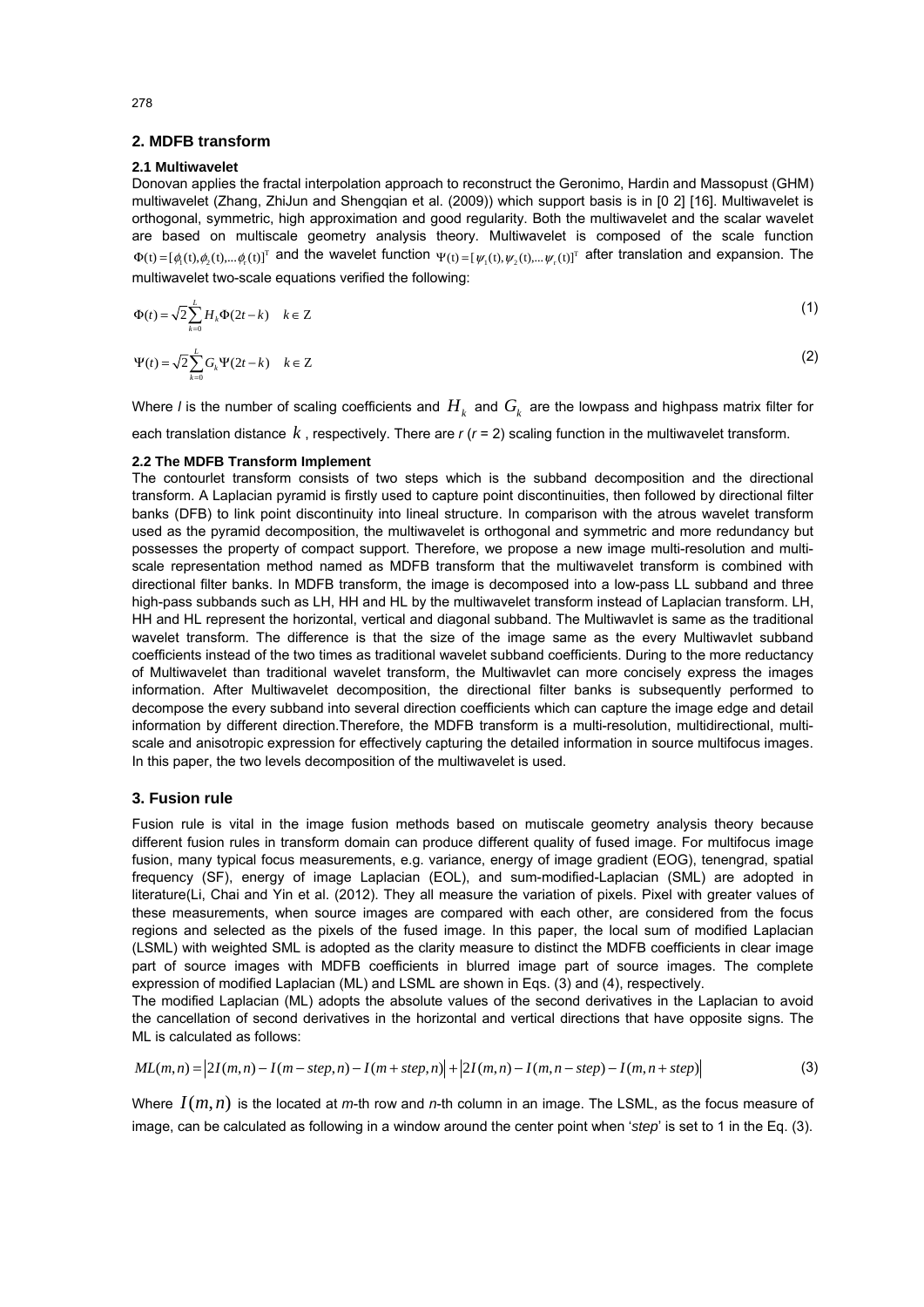$$
LSML(m,n) = \sum_{a} \sum_{b} W(a,b)[ML(m+a,n+b)]^2
$$
\n(4)

Where the weighted template  $_W$  is a template whose size is relatively small, and must satisfy the normalization rule  $\sum_{n} W(a,b) = 1$ . In the traditional sum-of-Laplacian method, all values in *W* are set to 1. That is to say, all the ML values around the center pixel produce the same effectiveness. In fact, different elements around the window should be different weights because the location relation among the window. Therefore, in order to highlight the center pixel of the window, *W* is set as:

$$
W = \begin{bmatrix} 1/16 & 1/8 & 1/16 \\ 1/8 & 1/4 & 1/8 \\ 1/16 & 1/8 & 1/16 \end{bmatrix}
$$
 (5)

For the high coefficients and low frequency coefficients, the SML is adopted to select all of coefficient in MDFB domain.

#### **4. Proposed fusion method**

1).The proposed MDFB transform are adopted to decompose the source images, respectively.

2).Compute the  $LSML<sub>A</sub>(m,n)$  and  $LSML<sub>B</sub>(m,n)$  of the all every subbands according to Eq. (5), separately.

3).Compute the decision map  $D(m,n)$  to select the different MDFB coefficients. The coefficients can be fused by Eq. (7).

$$
D(m,n) = \begin{cases} 1, & \text{if } LSML_A(m,n) \ge LSML_B(m,n) \\ 0, & \text{if } LSML_A(m,n) < LSML_B(m,n) \end{cases} \tag{6}
$$

$$
MDFBF(m,n) =\begin{cases} MDFBA(m,n), & \text{if } D(m,n) = 1\\ MDFBB(m,n), & \text{if } D(m,n) = 0 \end{cases}
$$
\n(7)

The  $MDFB_F(m, n)$ ,  $MDFB_A(m, n)$  and  $MDFB_R(m, n)$  are the coefficient of the fused images F, source image A and source image B located at the *m*-th row and *n*-th column of MDFB coefficient, respectively.

4).Finally, the inverse MDFB transform are adopted to reconstruct the fused image by  $\, MDFB^{l,h}_F(m,n)$  . The schematic diagram of proposed fusion algorithm can be clearly understood in Fig. 1.



*Figure 1: Schematic diagram of proposed fusion algorithm.* 

#### **5. Experiments and analysis**

To evaluate the performance of the proposed fusion rule, several experiments have been performed on the source images shown in Fig. 2. For comparison purposes, in this paper, the comparison is performed on the contourlet method, nonsubsampled contourlet method, kumar's method (Kumar (2013)) and proposed MDFB transform method. In the contourlet method, two levels of decomposition are conducted on the source images by 'db6' wavelet filters. For the contourlet-based method, the 'pkva' filter and 'cd' filter (Zhan, Teng , and Li et al. (2015)) are adopted in pyramidal filter and directional filter, respectively. For the NSCT-based method, the 'pyrexc' filter and 'pkva' filter are adopted in pyramidal filter and directional filter, respectively. The 2,3,4,4 directions decomposition are used in the level of 1,2,3,4 in the contourlet and NSCT tranform, respectively. The LSML fusion rule are used in the three fusion methods, above. The fused images with the different method are demonstrated in the Fig. 3, Fig. 4, Fig. 5 and Fig. 6. From the fusion results of the three methods, it is easy to find that the fused image with all the methods contains both the pair of source images. However,

279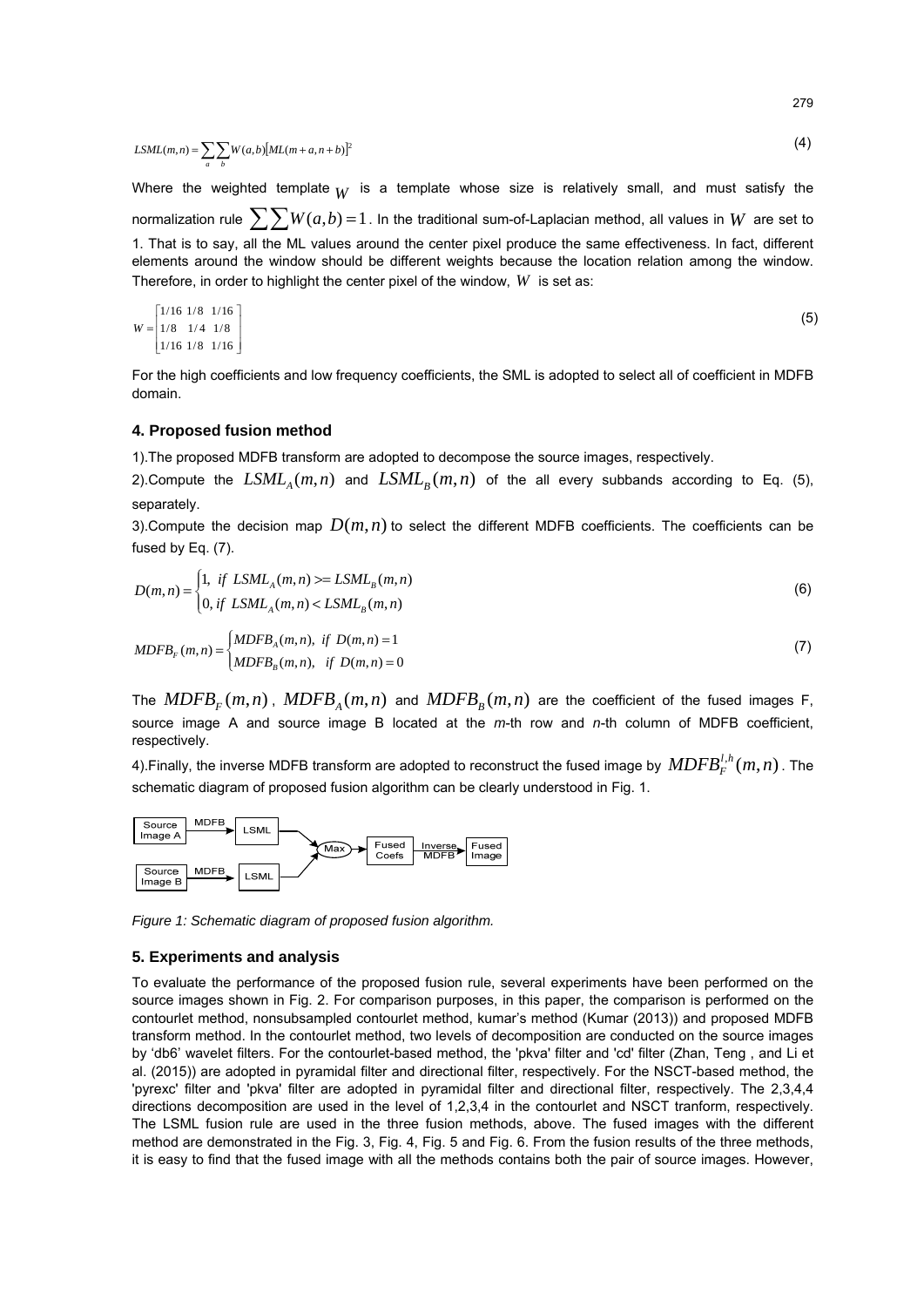some difference can be clearly seen by careful observation in Fig.3, Fig. 4, Fig. 5 and Fig. 6. It can be clearly concluded that fused images by proposed method is clearer than the other images fused by the other two methods. Furthermore, there is a highest contrast in the image fused by proposed method than in those by the other two methods.



*Figure 2: Source multifocus images in the experiments.* 



*Figure 3: Fusion results and difference images by different algorithms.* 



*Figure 4: Fusion results and difference images by different algorithms.* 

On the other side, the difference images between the fused images with source multifocus image are shown in the second row of Fig. 3, Fig. 4, Fig. 5 and Fig. 6 for clearly illustrating the distinction among the proposed method and other three methods. According to the basic image fusion theory, if we subtract the one piece of source image with the fused image, the residual image will be obtained. The residual image corresponding to the clear part of the source image should be close to zero. Therefore, the less residual information is, the better fused method is. In Fig. 3(e)-(h), It can be seen that there are more residual information in right part of Fig. 3(f) and Fig. 3(g) fused by contourlet method and Kumar's method than in the other two difference image.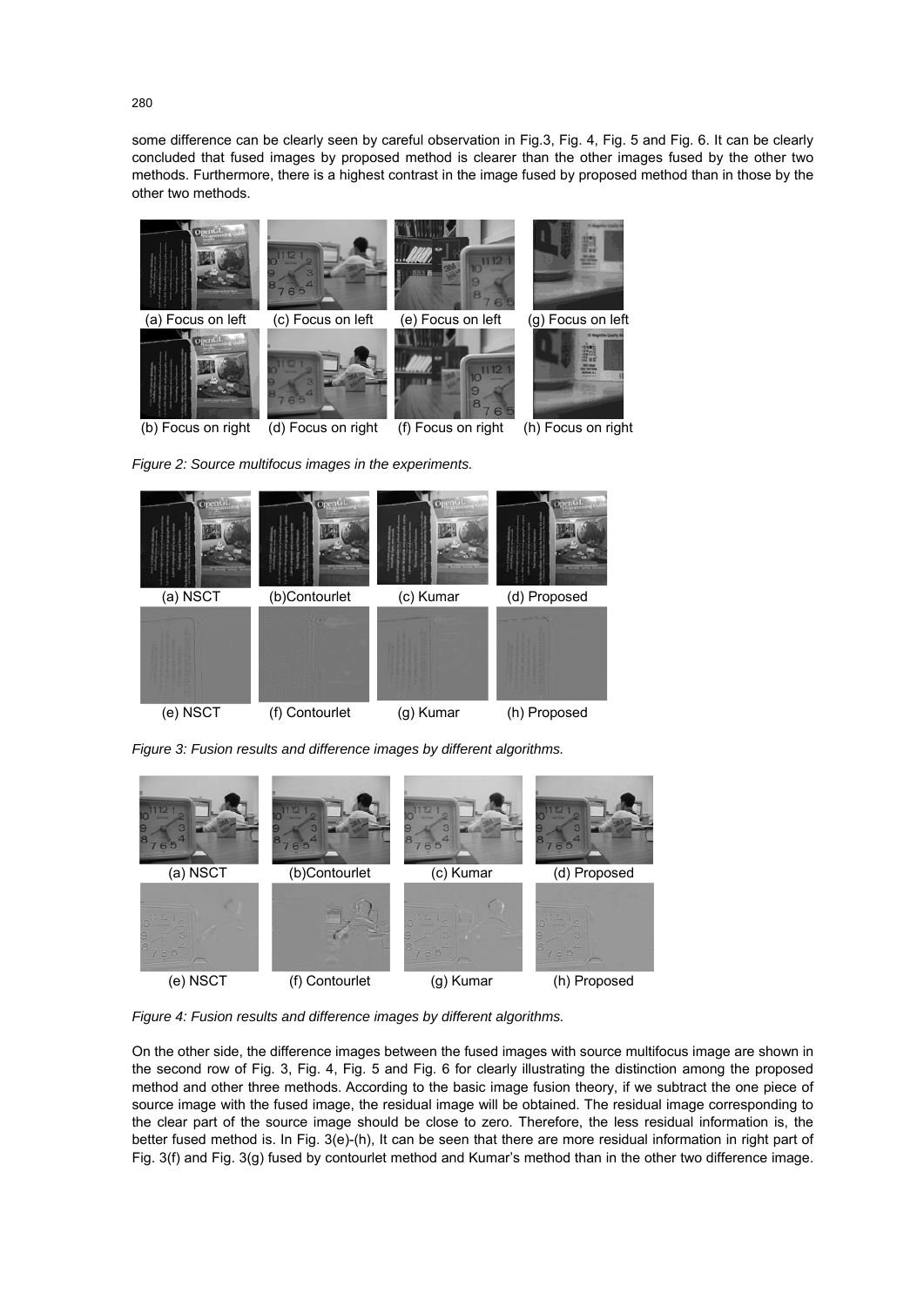It is difficult to find the residual information in right part of Fig.3(g) fused by the presented method. Similarly, the same conclusion can be drawn from the Fig.4 (e)-(h). The Fig. 5 (e)-(h) demonstrated the difference image between Fig. 5 (a)-(d) with Fig. 2(e). The Fig.6 (e)-(h) show the difference image between Fig. 6(a)-(d) with Fig. 2(g). From Fig.5 (e)-(h) and Fig.6 (e)-(h) ,it can be concluded that there is minimum diffidence image with propose method among the residual image with the four methods.



*Figure 5: Fusion results and difference images by different algorithms.* 



*Figure 6: Fused results and difference images by different algorithms.* 

Finally, Tab. 1 shows the objective performance by the MI and  $Q^{AB/F}$  criteria (Lei, Bin, and Lian-fang (2014)). The higher MI and  $Q^{AB/F}$  are, the better the fusion result is (Yang and Li (2012)). To sum up, the MI and  $Q^{AB/F}$ of proposed method are higher than the other method except some special cases. Generally speaking, the presented method can more effectively combine the clear part into the merged image and introduce less artifact than the other methods from the analysis of fused images, difference images and objective criteria.

*Table 1: Objective criteria comparison on different methods.* 

| Image       | Criteria                              | Contourlet | <b>NSCT</b> | Kumar  | Proposed |
|-------------|---------------------------------------|------------|-------------|--------|----------|
| <b>Book</b> | MI                                    | 6.7843     | 8.1570      | 6.3534 | 8.6108   |
|             | $Q^{AB/F}$                            | 0.6999     | 0.7213      | 0.6566 | 0.7199   |
| Lab         | MI                                    | 6.7664     | 7.5750      | 7.4774 | 8.1029   |
|             | $Q^{AB/F}$                            | 0.7026     | 0.7341      | 0.7321 | 0.7384   |
| <b>Disk</b> | MI                                    | 5.7876     | 6.7442      | 6.6735 | 7.6660   |
|             | $Q^{AB/F}$                            | 0.6601     | 0.7027      | 0.6952 | 0.7129   |
| Pepsi       | MI                                    | 6.8307     | 7.3133      | 7.2282 | 7.4248   |
|             | $\textsf{Q}^{\mathsf{AB}/\mathsf{F}}$ | 0.7385     | 0.7746      | 0.7867 | 0.7548   |